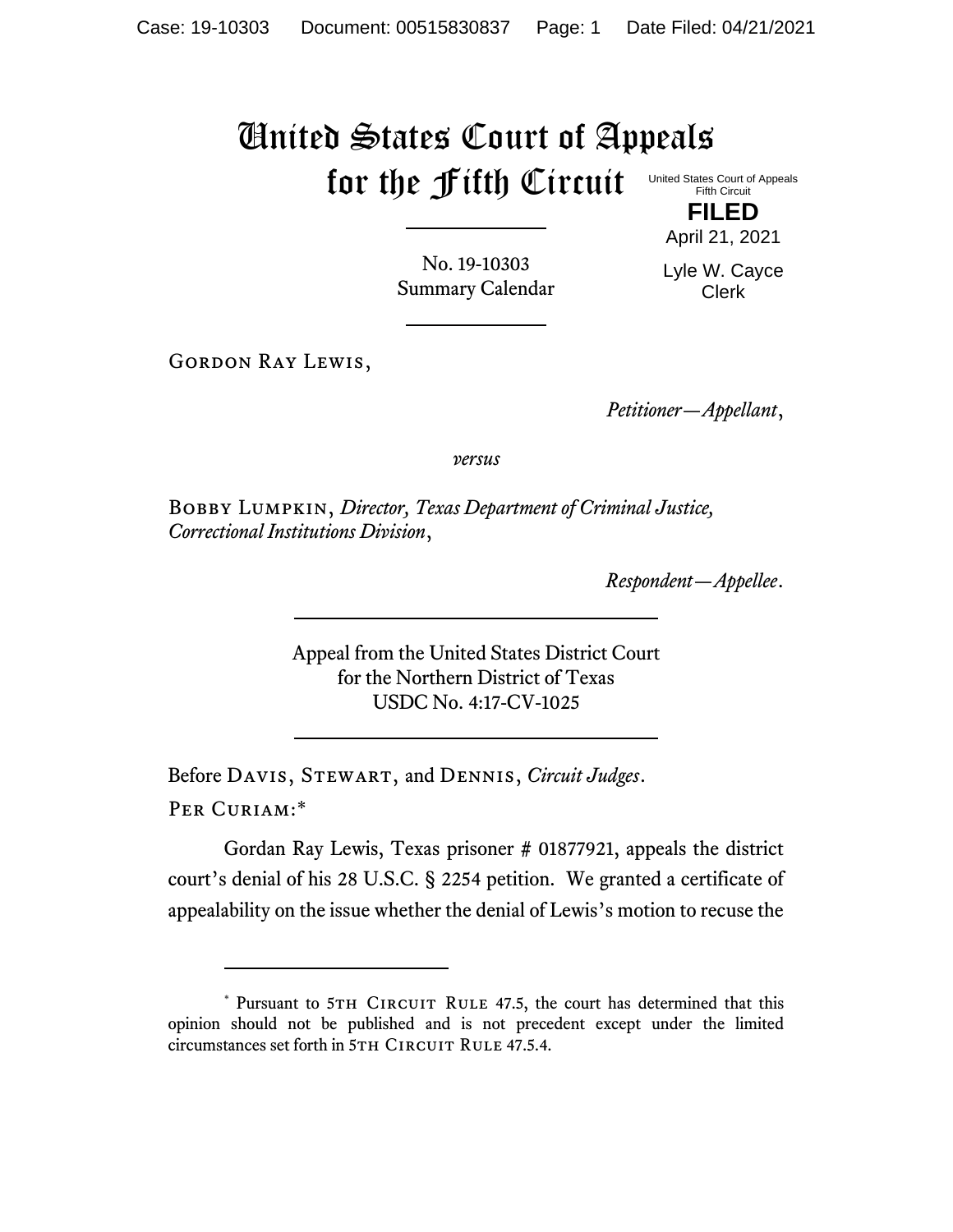## No. 19-10303

trial judge resulted in an unreasonable application of federal law as determined by the Supreme Court. Lewis contends that the trial judge was presumptively biased and should have recused himself because his mother, an alibi witness for his defense, had threatened to "take out the whole damn bunch," meaning the sheriff, a sheriff's deputy, and the judge, and she had been convicted of retaliation against the judge.

A criminal defendant has a due process right to a fair and impartial tribunal. *See Richardson v. Quarterman*, 537 F.3d 466, 474 (5th Cir. 2008). The Supreme Court has recognized that recusal may be constitutionally required even when a judge has no actual bias. *Aetna Life Ins. Co. v. Lavoie*, 475 U.S. 813, 825 (1986). "Recusal is required when, objectively speaking, 'the probability of actual bias on the part of the judge or decisionmaker is too high to be constitutionally tolerable.'" *Rippo v. Baker*, 137 S. Ct. 905, 907 (2017) (quoting *Withrow v. Larkin*, 421 U.S. 35, 47 (1975)). Presumptive bias occurs when a judge (1) "has a direct personal, substantial, and pecuniary interest in the outcome of the case," (2) "has been the target of personal abuse or criticism" from the party before the judge, or (3) "has the dual role of investigating and adjudicating disputes and complaints." *Buntion v. Quarterman*, 524 F.3d 664, 672 (5th Cir. 2008). Lewis alleges that the second situation applies because the trial judge was the target of personal abuse or criticism from his mother.

The state appellate court's decision in this case was not contrary to, or an unreasonable application of, clearly established federal law as determined by the Supreme Court. *See* § 2254(d). The Court's caselaw involving judicial bias based on a party's personal attacks against the judge typically consists of cases in which the judge found the party to be in contempt of court and then presided over the party's contempt trial. *See Mayberry v. Pennsylvania*, 400 U.S. 455 (1971); *Johnson v. Mississippi*, 403 U.S. 212 (1971); *Offutt v. United States*, 348 U.S. 11 (1954); *see also Buntion*,